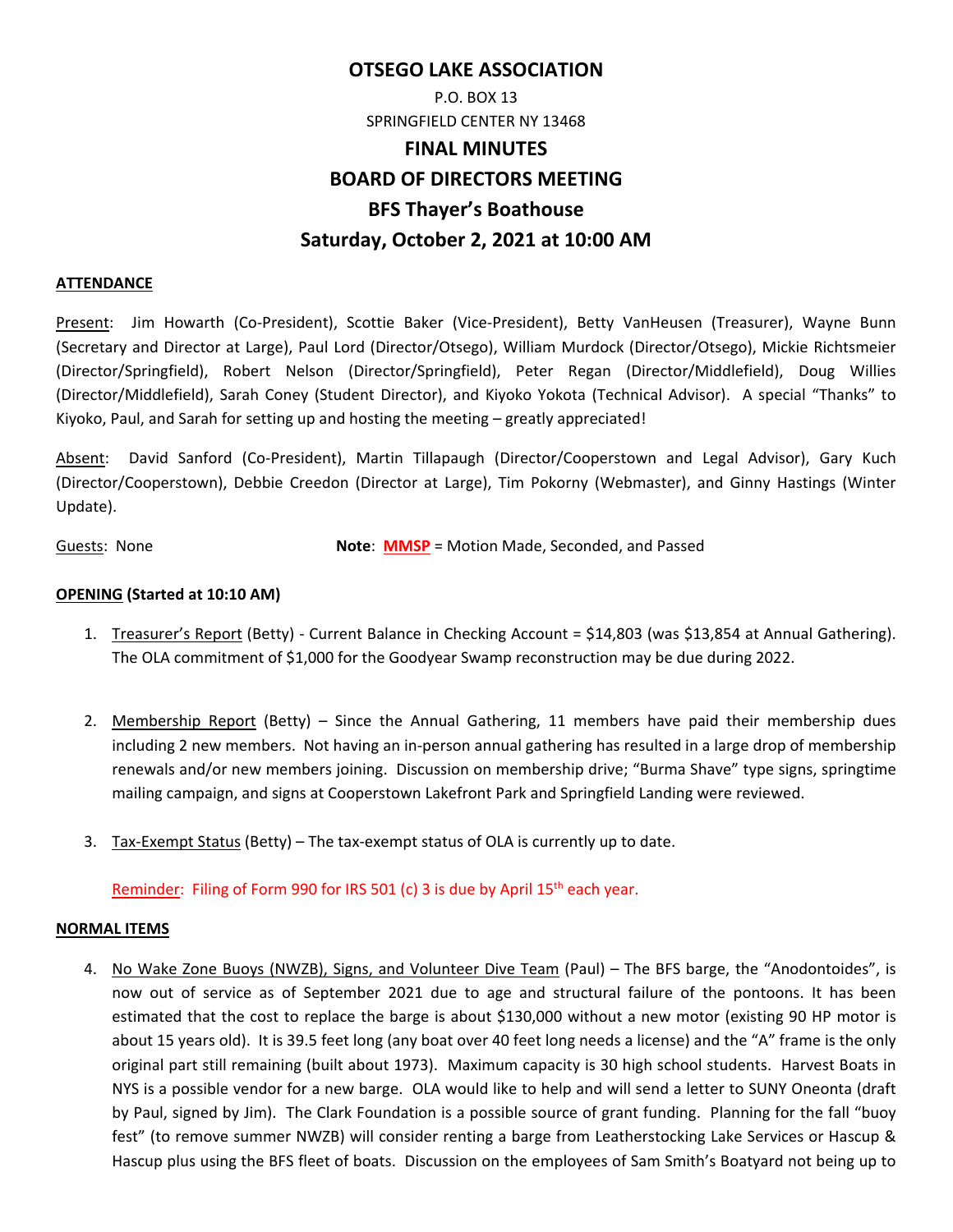date on the NWZB and boating laws. OLA needs to educate them and provide them with educational posters. **MMSP** for \$1500 for the BFS Volunteer Dive Team to purchase supplies (chains, etc.) and equipment as needed.

- 5. Boat Inspections / Boat Washing Station (Paul) A water chestnut infestation has been discovered in Belvedere Lake near Cherry Valley. It is about 4 acres in size and the plants are 7 to 8 feet deep. Also, a new aquatic invasive species called "Water Violet" has been discovered in New Hampshire.
- 6. Merchandise (Scottie) All items in stock and OK at this point. Again, not having an in-person annual gathering has caused a large drop in sales.
- 7. Newsletter (Scottie) Susan O'Handley will again coordinate, print, and mail the Fall 2021 newsletter format will be basically the same as Spring 2021 newsletter with actual mailing planned for November. All draft articles and photos should be submitted to Scottie and Susan by October  $15<sup>th</sup>$ . Theme for the newsletter to be determined. Potential articles include: Co‐Presidents' message (Jim & David), history of Cooperstown Lakefront buffer strip (Mickie), curly leaf pondweed (Sarah), merchandise for sale (Scottie), annual membership gathering (Mickie & Gary), boat parade (Wayne), CLMB update (Kiyoko), funny stories about the lake (Board members), what we could do if we had more money (Board members), photographs, application for membership, and fun facts (fillers) about the lake. Goal is to expand the mailing list to include other groups. The Fall 2021 newsletter will be sent via e-mail and hard copy. A draft copy of the newsletter will be sent to all BOD members for review and comments.
- 8. Website (Tim) Website is up to date; see Tim's e-mail report dated September 29, 2021. Jim will thank Tim for his ongoing work.
- 9. Facebook (Debbie) Facebook is up to date; need to post request for more paid members.
- 10. Coordination with Other Organizations This is an on-going process with OCCA, Otsego 2000, and Otsego Land Trust as needed.
- 11. Boat Parade (Wayne) OLA's Annual "We Love Our Lake" Decorated Boat Parade was held on Sunday, July 4<sup>th</sup> at 3:00 PM starting at Three Mile Point. It was re-scheduled from Saturday, July  $3^{rd}$  due to a predicted all day rain. We estimated that about 45 to 50 boats actually participated in the parade but many other boats observed along with numerous spectators on shore. Due to the ongoing Covid‐19 pandemic, no prizes were awarded or candy given out this year.
- 12. Annual Membership Gathering 2022 (Mickie & Gary) ‐ The annual membership gathering (formerly called annual membership meeting) will be held on Saturday, August 13, 2022 at 9:00 AM. Planning committee will consist of Mickie, Gary, Doug, Scottie, and Bill. We are hoping for an in‐person gathering with the Otsego Sailing Club as the first choice venue, the Glimmerglass Festival as the second choice venue, and the Cooperstown Country Club as the third choice venue. Main topic will be "History/Change of Otsego Lake" by Holly Waterfield of the BFS Main Lab. **MMSP** to donate an OLA apron and certificate for any OLA merchandise to Prof. Cindy Falk, plus a subscription to the OLA newsletter, in recognition of her past presentations at the annual membership gatherings.
- 13. NYSFOLA The 2021 annual conference was a virtual event this year held on April 29<sup>th</sup> and  $30<sup>th</sup>$ . Wayne will submit the Fall 2021 newsletter to NYSFOLA in February for entry in their 2022 annual newsletter contest – both in the hard copy category and in the digital category.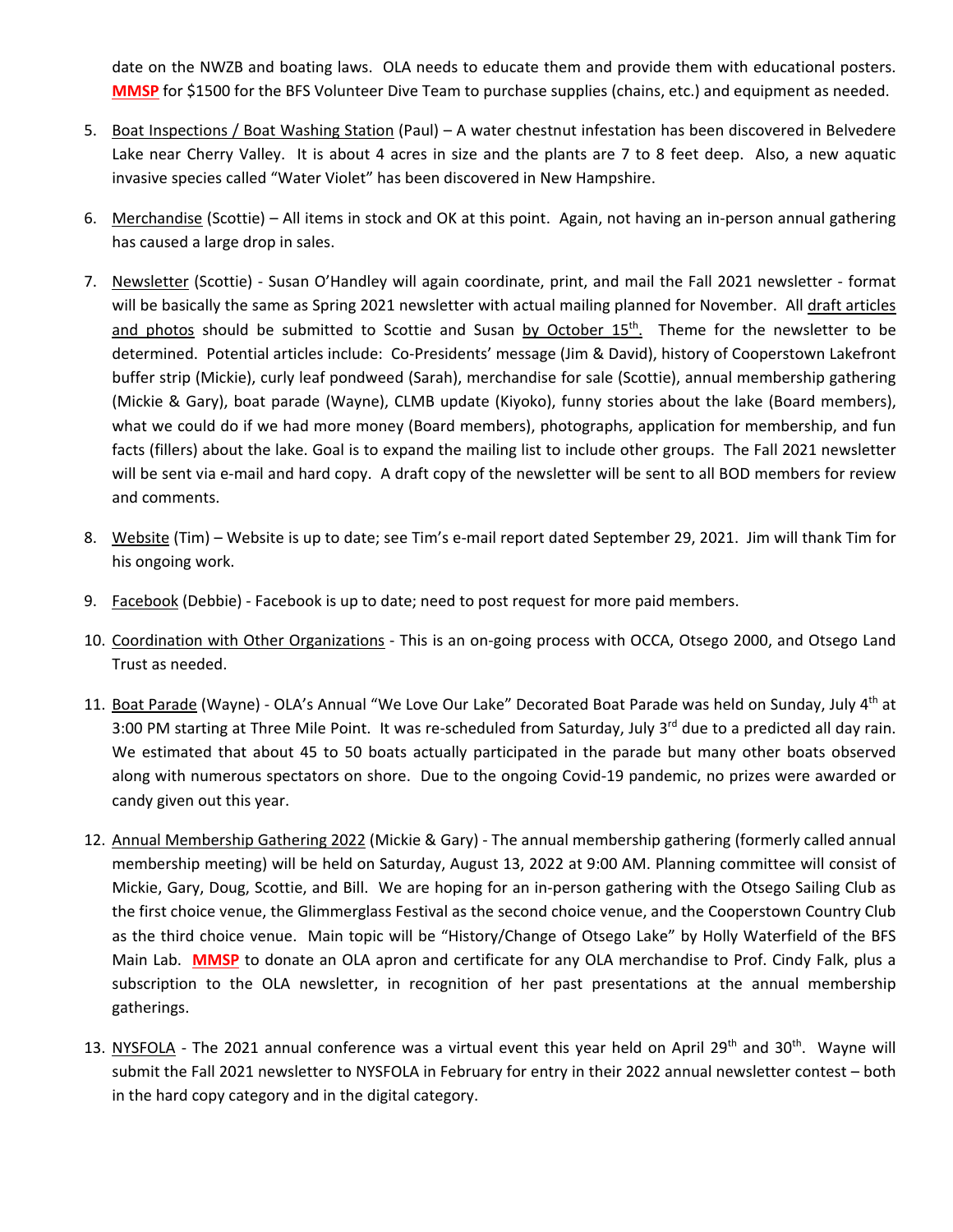14. E-Mail Motions by OLA Board - The Board still needs to draft a change to the OLA By-Laws to allow passing motions via e‐mails. Paul and Mickie have presented preliminary thoughts and will coordinate the change at a future Board meeting.

#### **NEW ITEMS**

- 15. Goodyear Swamp Sanctuary Reconstruction Funding is in place, existing contract with OCCA (10 years ago) for repair of swamp and 3 trails, priority project for NYS, OLA funding will be held pending review of scope of project and start of construction, some concern expressed about liability of Glimmerglass Festival for parking and access to swamp via their property, swamp will probably remain closed in 2022.
- 16. Zoning and Construction Concerns (Debbie) Discussion about approvals and recent construction of two camps (Stagliano and Jones) on the west side of the lake just north of Five Mile Point; Stagliano project was originally approved as a "storage/recreational facility with no kitchen or bathroom" but was actually constructed as a camp with a kitchen and full bathroom, a violation was issued by the Town of Otsego Zoning Enforcement Officer this summer with ongoing discussions by the Town Zoning Board of Appeals and Town Planning Board; Jones project was approved as a replacement of an existing camp within the same footprint but was actually constructed with an addition outside the original footprint, a stop work order was issued by the Town of Otsego Zoning Enforcement Officer this summer with ongoing discussions by the Town Planning Board. It was reported that there has been intermittent enforcement of the zoning laws over the past 25 years. OLA's mission is to educate the lake residents on the various zoning laws but not take a position on a specific project. An article in the OLA newsletter about zoning laws and enforcement would be helpful. Debbie and Betty will send a letter to the Town of Otsego Supervisor with a copy to the Town Zoning Board of Appeals, Town Planning Board, and Otsego Lake Watershed Supervisory Committee.
- 17. Aalsmeer Motel and Cottages Boat Launch Discussion on the number of boats that are launched at Aalsmeer each summer without inspection for aquatic invasive species, owner Peter Fry has attended CRISP training classes but apparently does not inspect the boats, send OLA newsletter to motels and Sam Smith's Boatyard.

#### **NEXT BOARD MEETING**

18. Date for Next Board Meeting - The next OLA Board meeting is scheduled for some time in February 2022 (specific date to be determined). At this time, it will be a virtual meeting via Zoom.

#### **ADJOURNMENT**

19. **MMSP** to adjourn the meeting at 1:00 PM.

Respectfully submitted,

K. Wayne Bunn, Secretary

#### **MOTIONS PASSED VIA E‐MAILS SINCE LAST BOARD MEETING**

MMSP on October 13, 2021 authorizing \$600 for the BFS Volunteer Dive Team to rent Hascup & Hascup's barge for two days for use in the removal of the NWZB this fall.